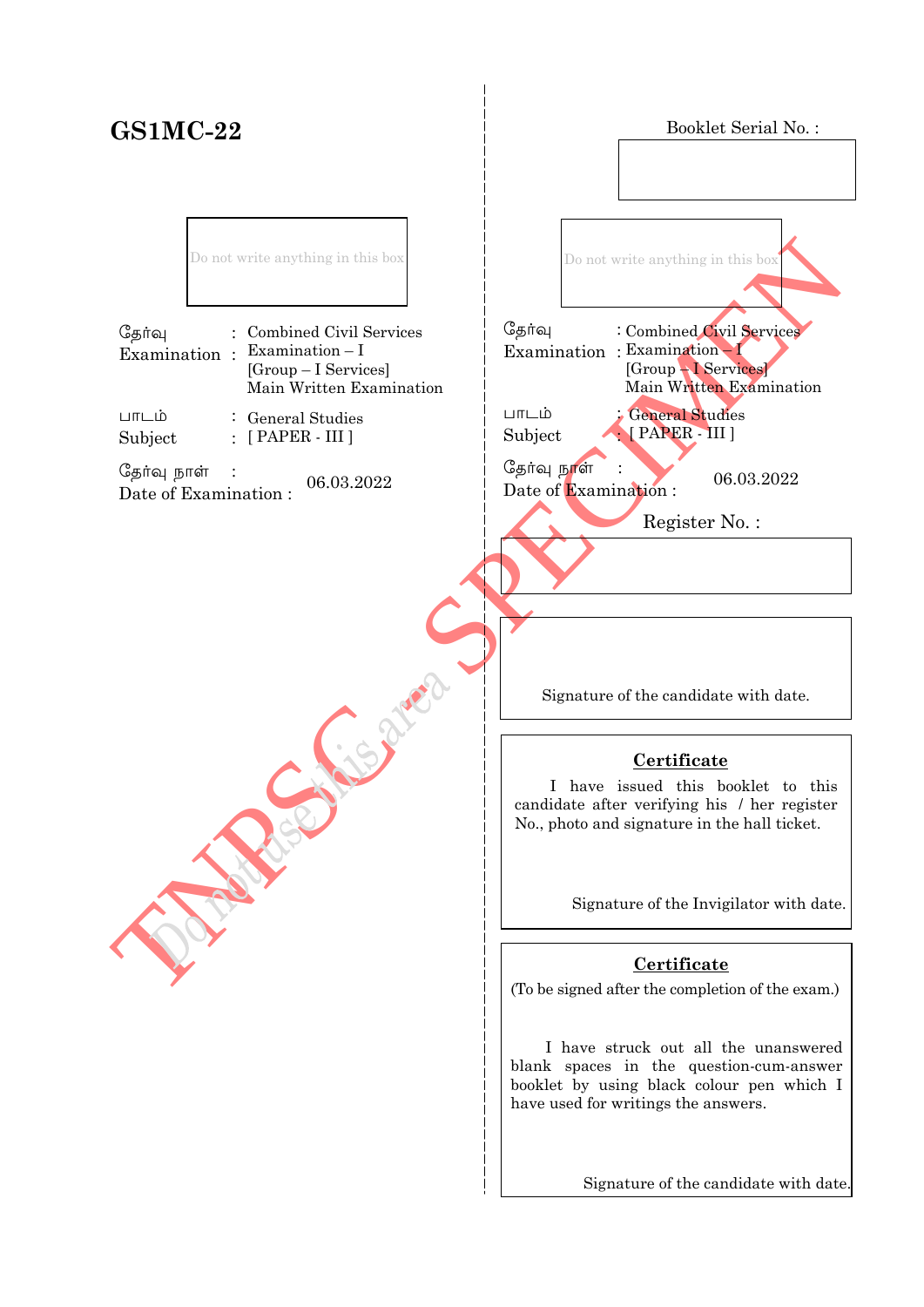## பொது அறிவு **GENERAL STUDIES** தாள் –  $\text{III}$  $PAPER = III$

கால அளவு : மூன்று மணி நேரம்

மொக்க மகிப்பெண்கள் :  $250$ 

## Duration  $\cdot$  3 Hours

Total Marks: 250

(இவ்வினா-விடைத்தாள் தொகுப்பு 64 பக்கங்களைக் கொண்டுள்ளது) (This question-cum answer booklet consists of 64 pages)

அறிவுரைகள்/Instructions

(கீழ்க்கண்ட அறிவுரைகளை விண்ணப்பதாரர்கள் தவறாமல் பின்பற்ற வேண்டும்) (Candidates shall comply with the following instructions)

இவ்வினா-விடைக்காள்  $\mathbf{1}$ விண்ணப்பகாார்கள். கொகுப்பு மொக்கம் 64 பக்கங்களைக் கொண்டுள்ளது என்பதை முதலில் உறுதி செய்து கொள்ள வேண்டும். இத்தொகுப்பில் ஏதேனும் குறைபாடிருப்பின், உடனடியாக வேறு தொகுப்பை தேர்வுக் கண்காணிப்பாளரிடம் கோரிப் பெற்றுக் கொள்ள வேண்டும்.

Candidates shall first ensure that this question-cum-answer booklet contains 64 pages. In case of any defect found in this booklet, they can request for replacement from the invigilator immediately.

ஒவ்வொரு வினாவிற்கும் தனித்தனியாக விடை எழுதுவதற்கென இடம் ஒதுக்கப்பட்டுள்ளது.  $2^{\circ}$ விண்ணப்பதாரர்கள் ஒவ்வொரு வினாவிற்கும் விடையளிக்க ஒதுக்கப்பட்ட இடத்தில் மட்டுமே விடையளிக்க வேண்டும். விடையளிக்க ஒதுக்கப்பட்ட இடத்திற்கு வெளியே எதையும் எழுதக்கூடாது.

Space has been provided to write the answer for each question. Candidates have to answer the questions only in the space provided for that question. They should not write anything outside the space provided.

 $3.$ விண்ணப்பதாராகள் வினாக்காளின் ஒவ்வொரு பிரிவிலும் அறிவுறுத்தப்பட்டுள்ள <mark>எண்ணிக்கை</mark>யிலான வினாக்களுக்கு மட்டுமே விடையளிக்க வேண்டும். அதற்கு மிகையான எண்ணிக்கையிலான வினாக்களுக்கு விடையளித்தால், ஒவ்வொரு பிரிவின் முடிவிலும் மிகையான எண்ணிக்கையில் விடையளிக்கப்பட்டவை கணக்கில் எடுத்துக்கொள்ளப்பட மாட்டாது.

Candidates should answer the number of questions as instructed in the question paper in each section. If more than the required number of questions are answered, the additional questions answered in excess at the end of each section will not be taken into account.

இவ்வினா-விடைத் தொகுப்பில் வினாக்கள் தமிழ் மற்றும் ஆங்கில வடிவங்களில் உள்ளன.  $4.$ அனைத்து இனங்களிலும் ஆங்கில வடிவில் தரப்பட்டுள்ளவையே முடிவானவை.

In this question-cum-answer booklet, questions are in Tamil and English versions. In all matters, English version is final.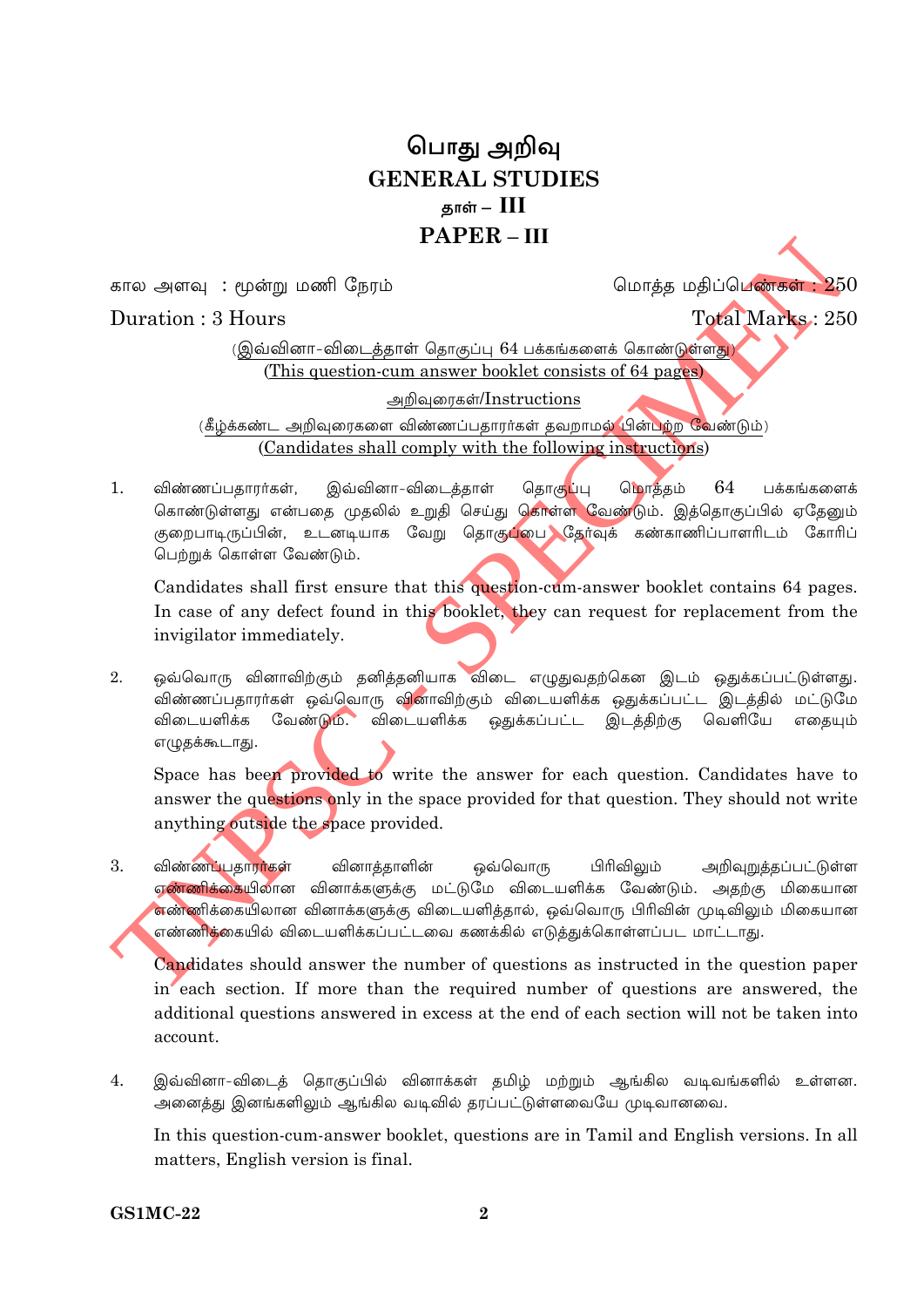$5<sub>1</sub>$ விண்ணப்பதாரர்கள் இந்த வினா-விடைத் தொகுப்பிலிருந்து எந்தத் தாளையும் கிழித்துவிடக் கூடாது.

Candidates should not tear off any leaves from this question-cum-answer booklet.

6. இத்தேர்வை பொறுத்தவரை, அழகாக எழுதுவதற்காகவும், எழுத்துப்பிழையின்றி எழுதுவதற்காகவும் 

There is no reservation of marks for neatness of writing and correctness of spelling in respect of this examination.

7. விண்ணப்பதாரா்கள் கடிதம் வரைதல் போன்ற வினாக்களுக்கு விடையளிக்கும் **பொ**ழுது தங்களது பெயரையோ, பதிவெண்ணையோ எழுதக்கூடாது. தங்களது <mark>பெயரில்</mark> கையொப்பமிடவும் பதிலளிக்கும்பொழுது அனுமதியில்லை. அவ்வாறான வினாக்களுக்கு வினாக்களில் குறிப்பிடப்பட்டுள்ள பெயர் மற்றும் முகவரியையே பயன்படுத்தவேண்டும்.

வினாக்களில் பெயர், முகவரி ஆகியவை குறிப்<mark>பிடப்படவில்லையெனில், 'அனுப்புநர்'</mark>, 'பெறுநா' முகவரிகளில் அ ஆ இ அல்லது எக்ஸ் ஒ**ழ் இசட்** அல்ல<mark>து எக்ஸ் எக்ஸ் எக்ஸ் போன்ற</mark> பொதுப் பெயர்களை மட்டுமே எழுதவேண்டும்.

Candidates should not write their name, register number while answering letter writing questions. Affixing signature in their name is also not permitted. To answer such questions, the name & address given in the questions alone should be used.

If no name is given in the questions, they should write the general names like ABC or XYZ or XXX in 'From' and 'To' addresses.

**GS1MC-22**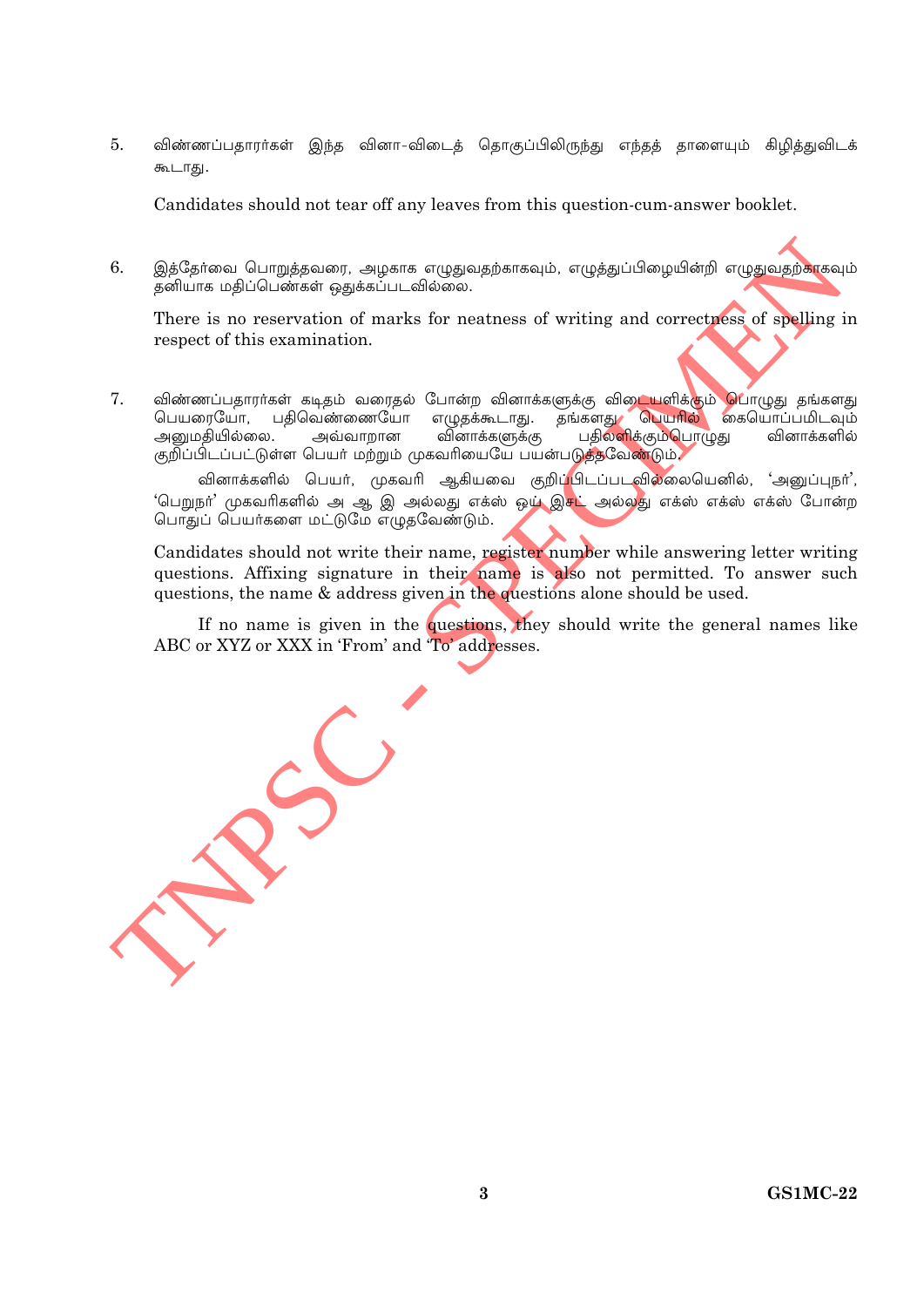அலகு —  $\mathrm{I}% _{1}\left( \Gamma\left( \Gamma\right) \right)$  $UNIT-I$ பிரிவு — அ  $SECTION - A$ 

ஒவ்வொரு வினாவிற்கும் 150 **சொற்களுக்கு மிகாமல்** விடையளிக்க**வும்.** குறிப்பு :  $i)$  $Note:$ Answer not exceeding 150 words each.

- $\overline{ii}$ ஒவ்வொரு வினாவிற்கும் **பத்து மதிப்பெண்கள்**. Each question carries ten marks.
- கொடுக்கப்பட்டுள்ள **நான்கு** வினாக்களில் எவையேனும்  $\overline{\text{iii}}$ மூன்று வினாக்களுக்கு மட்டும் விடையளிக்கவும். Answer any three questions out of four questions.

 $(3 \times 10 = 30)$ 

நகர்ப்புற ஒருங்கிணைப்பு என்றால் என்ன? அது <mark>இந்திய மக்க</mark>ள் தொகை கணக்கெடுப்பின் மூலம்  $1.$ எவ்வாறு வரையறுக்கப்படுகிறது ?

What is an Urban Agglomeration and explain how it is demarcated by census of India?

- தமிழ் நாட்டின் சாகச சுற்றுலா திறனை விளக்கியுரைக்க.  $2.$ Illustrate the adventure tourism potential in Tamil Nadu.
- $\overline{3}$ . சாய்வு, அம்சத்தை வேறுபடுத்தி அதன் பயன்பாடுகளைக் குறிப்பிடவும். Differentiate slope, aspect and mention its applications.
- தெற்காசிய பகுதி மற்றும் இந்தியப் பெருங்கடலில், இந்தியப் புவி சார் அரசியல் செல்வாக்கில் சீனா  $4.$ பெல்ட் மற்றும் சாலை முன் முயற்சி திட்டத்தின் தாக்கத்தை பகுப்பாய்வு செய்க. Analyse how China's Belt and Road initiative project impact India's geo-political position of influence in South Asian region and Indian Ocean.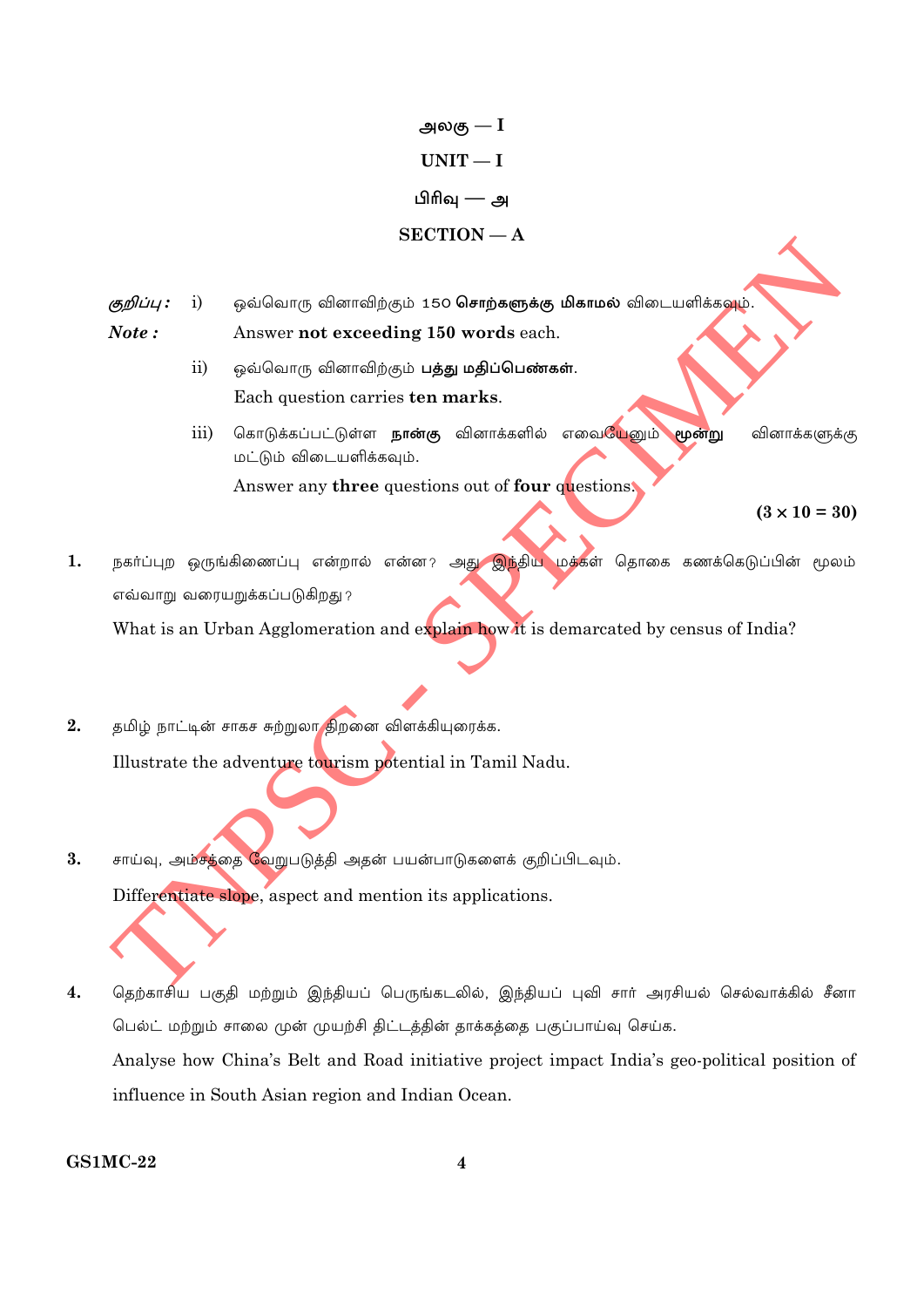#### பிரிவு — ஆ

#### $SECTION - B$

ஒவ்வொரு வினாவிற்கும் 250 சொற்களுக்கு மிகாமல் விடையளிக்கவும். குறிப்பு :  $i)$ 

 $Note:$ Answer not exceeding 250 words each.

- ஒவ்வொரு வினாவிற்கும் **பதினைந்து மதிப்பெண்கள்**.  $\overline{ii}$ Each question carries *fifteen* marks.
- <mark>வினாக்க</mark>ளுக்கு  $\overline{iii}$ கொடுக்கப்பட்டுள்ள **நான்கு** வினாக்களில் எவையேனும் **மூன்று** மட்டும் விடையளிக்கவும். Answer any three questions out of four questions.

 $(3 \times 15 = 45)$ 

- இந்தியாவின் ஹைட்ரோ கார்பன் வளங்களைப் பற்றி கட்டுரை எழுதி, கிழக்கு கடற்கரை டெல்டாக்களில் 5. உள்ள ஹைட்ரோ கார்பன் வளங்களைப் பற்றி குறிப்பு வரைக. Narrate an essay on the hydrocarbon resources of India and make a note on the east coast deltas with respect to hydrocarbon resources.
- 6. மண்டலங்கள் பற்றி விவரித்து இந்தியாவின் வேளாண் சூழலியல் அவை விவசாயப் பயிர் திட்டமிடலுக்கு எவ்வாறு சிறந்தது என்பத<mark>னைப் பற்றி</mark> நியாயப்படுத்துக. மற்றும் அவை எவ்வாறு விவசாய காலநிலை பகுதிகளில் இருந்து வேறுபடுகிறது என்பதை விவரி. Give a detailed account on the Agro Ecological Zones of India, justify why agro ecological zones are best for agricultural crop planning and explain how they are different from agro climatic regions.
- 7. பெருங்கடல் படிவுகளை வகைப்படுத்தி, வங்காள விரிகுடாவின் முக்கிய கடல்சார் படிவுகளை முன்னிலைப்படுத்துக.

Classify the ocean deposits and highlight the salient marine deposits of Bay of Bengal.

8. தமிழ்நாடு இரு பருவக்காற்றுகளின் மூலம் பெரும் மழைப் பரவலை தனித்தனியே வெளிக் கொணர்ந்து தென்மேற்கு பருவக்காற்றை விட வடகிழக்கு பருவக்காற்றின் மூலம் அதிக மழையை பெறுவதற்கான காரணத்தை விளக்குக.

Bringout the distribution of rainfall in Tamil Nadu during the two monsoon seasons and explain the reason for the occurrence of more rainfall during North East monsoon than the South West.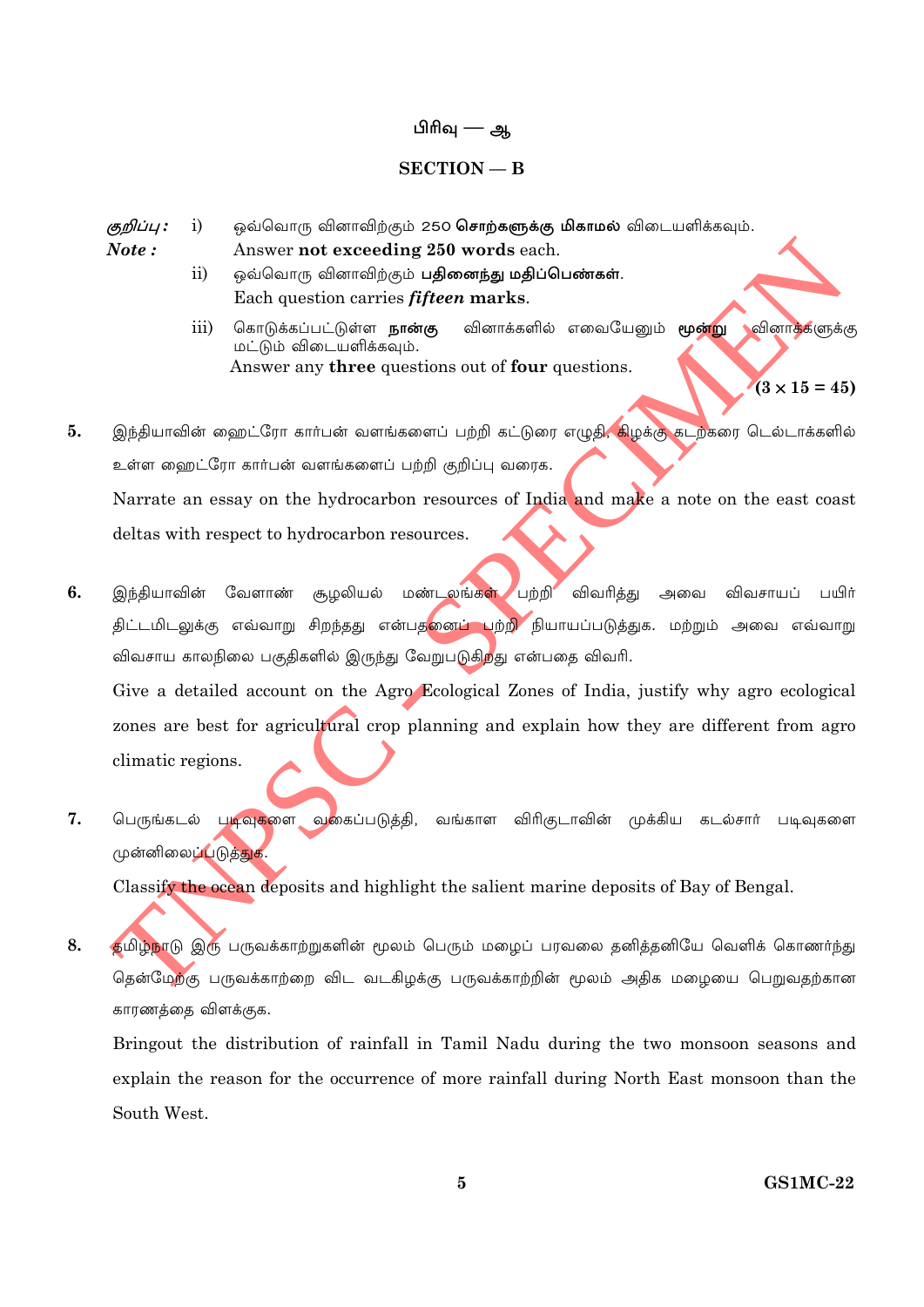அலகு —  $\mathrm{II}$  $UNIT - II$ பிரிவு — அ  $SECTION - A$ 

- ஒவ்வொரு வினாவிற்கும் 150 **சொற்களுக்கு மிகாமல்** விடையளிக்கவும். குறிப்பு :  $\mathbf{i}$ Note: Answer not exceeding 150 words each.
	- $ii)$ ஒவ்வொரு வினாவிற்கும் **பத்து மதிப்பெண்கள்**. Each question carries ten marks.
	- கொடுக்கப்பட்டுள்ள **நான்கு** வினாக்களில் எவையேனும் மூன்று iii) வினாக்களுக்கு மட்டும் விடையளிக்கவும்.

Answer any three questions out of four questions

 $(3 \times 10 = 30)$ 

9. பருவநிலை மாற்றம் என்பது தேசிய எல்லைகளுக்கு அப்பாற்பட்ட உலகளாவிய அவசர நிலை. பாரீஸ் ஒப்பந்தம் 2015 எவ்வாறு வெற்றிகரமாக இந்த நோக்கத்தை எதிர்கொள்கிறது என்பது குறித்து விவரிக்கவும்.

Climate change is a global emergency that goes beyond national borders. Describe how the Paris agreement 2015 is successful in achieving this objective?

- 10. நிகர பூஜ்ஜிய உமிழ்வு எ<mark>ன்</mark>றால் எ<mark>ன்ன? பூஜ்ஜியம் உமிழ்வு இலக்கை அடைவதற்காக இந்தியா</mark> .<br>எத்தகையான சவால்களை எதிர்கொண்டுள்ளது ? What is net zero emission? What are the challenges for India in achieving net zero emission targets?
- வளர்ச்சி திட்டங்கள் மேற்கொள்ளப்படும் போது சுற்றுச்சூழல் பாதுகாப்பு நிலையை அறிய உதவும் 11. கருவியாக சூழல் தாக்க மதிப்பீடு அமைவதை விளக்குக. Write an account on the utility of EIA as a planning tool for Environmental protection in various developmental projects.
- $12.$  கடல் மாசுபடுதல் ஒரு வளர்ந்து வரும் பிரச்சினை என்பதை விவாதி. கடல் மாசுபடுவதற்கான காரணங்களையும், கட்டுப்படுத்தும் முறைகளையும் பற்றி எழுது. Discuss why ocean pollution is a growing concern. Describe the reasons for ocean pollution and suggest suitable remedies.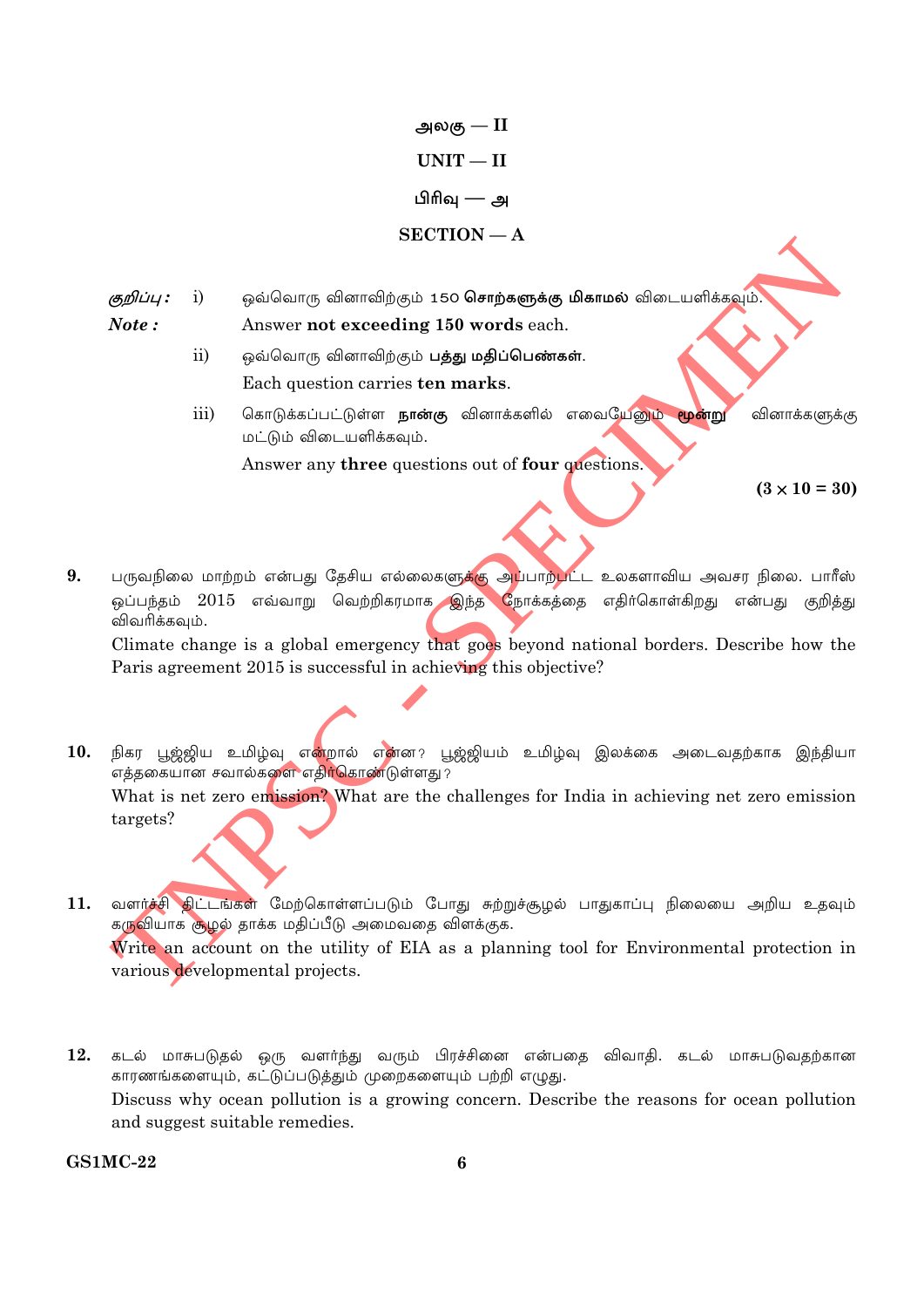### பிரிவு — ஆ

#### $SECTION - B$

- குறிப்பு :  $i)$ ஒவ்வொரு வினாவிற்கும் 250 **சொற்களுக்கு மிகாமல்** விடையளிக்கவும்.  $Note:$ Answer not exceeding 250 words each.
	- $ii)$ ஒவ்வொரு வினாவிற்கும் **பதினைந்து மதிப்பெண்கள்**. Each question carries *fifteen* marks.
	- வினாக்களில் எவையேனும் <mark>மூன்று</mark> <mark>வி</mark>னாக்களுக்கு iii) கொடுக்கப்பட்டுள்ள **நான்கு** மட்டும் விடையளிக்கவும். Answer any three questions out of four questions.

 $(3 \times 15 = 45)$ 

13. அடிக்கடி ஏற்படும் நகர்புற வெள்ளம் இயற்கை பேரழிவை விட மனிதனால் உருவாக்கப்பட்ட நிகழ்வு என்பதை நீங்கள் ஒப்புக்கொள்கிறீர்களா? மழைக்காலத்தில் சென்னை நகரில் அடிக்கடி வெள்ளப் பெருக்கு ஏற்படுவதற்கான காரணங்களை ஆராயுங்கள்.

Do you agree that frequent urban floods are more of a man made phenomenon than a natural disaster? Explore the reasons why Chennai is prone to frequent flooding during monsoons.

14. உயிரி ஆற்றல் மாற்ற தொழில் நுட்பங்களின் பல்வேறு அடிப்படை வகைகளை தகுந்த உதாரணங்களுடன் விவரிக்கவும்.

Describe the various types of biomass energy-conversion technologies with suitable examples.

15. காடு வளா்ப்பின் மியாவாக்கி முறையை விவாிக்கவும். அதன் நன்மைகள் மற்றும் தீமைகள் குறித்து ஒரு குறிப்பு சேர்க்கவும். Describe the Miyawaki method of afforestation. Add a note on its advantages and

disadvantages.

16. நகராட்சி திட கழிவுகள் மேலாண்மையும் மற்றும் அதில் உள்ள பிரச்சினைகளையும் விவரிக்கவும். Discuss about the Municipal Solid waste management and problems associated with it.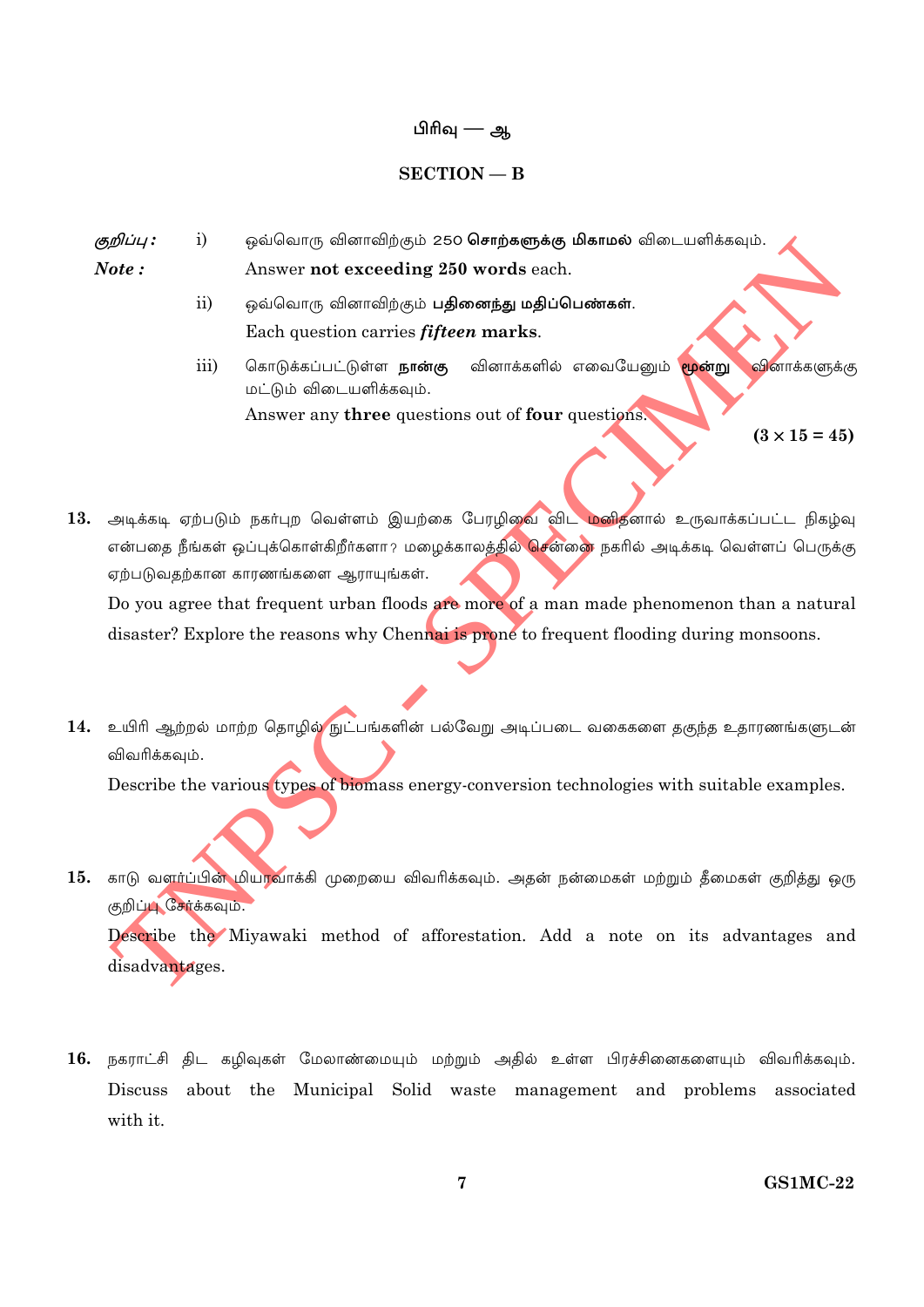அலகு —  $\text{III}$  $UNIT - III$ பிரிவு — அ  $SECTION - A$ 

- ஒவ்வொரு வினாவிற்கும் 150 சொற்களுக்கு மிகாமல் விடையளிக்கவும். குறிப்பு :  $i)$ Note: Answer not exceeding 150 words each.
	- $\overline{ii}$ ஒவ்வொரு வினாவிற்கும் **பத்து மதிப்பெண்கள்**. Each question carries ten marks.
	- iii) கொடுக்கப்பட்டுள்ள ஐந்து வினாக்களில் எவையேனும் நான்கு வினாக்களுக்கு மட்டும் விடையளிக்கவும்.

Answer any four questions out of five questions.

 $(4 \times 10 = 40)$ 

- 17. மத்திய வங்கி சுயாட்சி என்றால் என்ன? ஏன் இது மிக முக்கியத்துவம் வாய்ந்தது? What is central bank autonomy? Why is it important?
- 18. முதலீட்டை விலக்குதல் மற்றும் சொத்து பணமாக்குதல் இரண்டும் ஒன்றா அல்லது வேறு வேறா? விவாகி.

Disinvestment and Asset Monetization Policies, is it the same or different? Discuss.

- மக்கள் ஈவுத் தொகை என்பது வளர்ச்சி இயந்திரமா? விளக்குக. 19. Is Demographic Dividend an engine of growth? Explain.
- 20. இந்தியாவின் சர்க்கரை கொள்கை குறித்த சமீபத்திய உலக வர்த்தக அமைப்பின் (WTO) தீர்ப்பில் என்ன கூறப்படுகிறது. அந்த தீர்ப்பை எதிர்த்து இந்தியா ஏன் மேல்முறையீடு செய்கிறது? What is the recent WTO ruling on Sugar Policy of India and why India is appealing against the ruling?
- 21. இந்தியாவின் வங்கி மற்றும் காப்பீட்டுத் துறைகளில் அந்நிய நேரடி முதலீட்டின் தாக்கத்தை விவரிக்கவும். Elaborate the impact of Foreign direct investment on banking and insurance sectors of India.